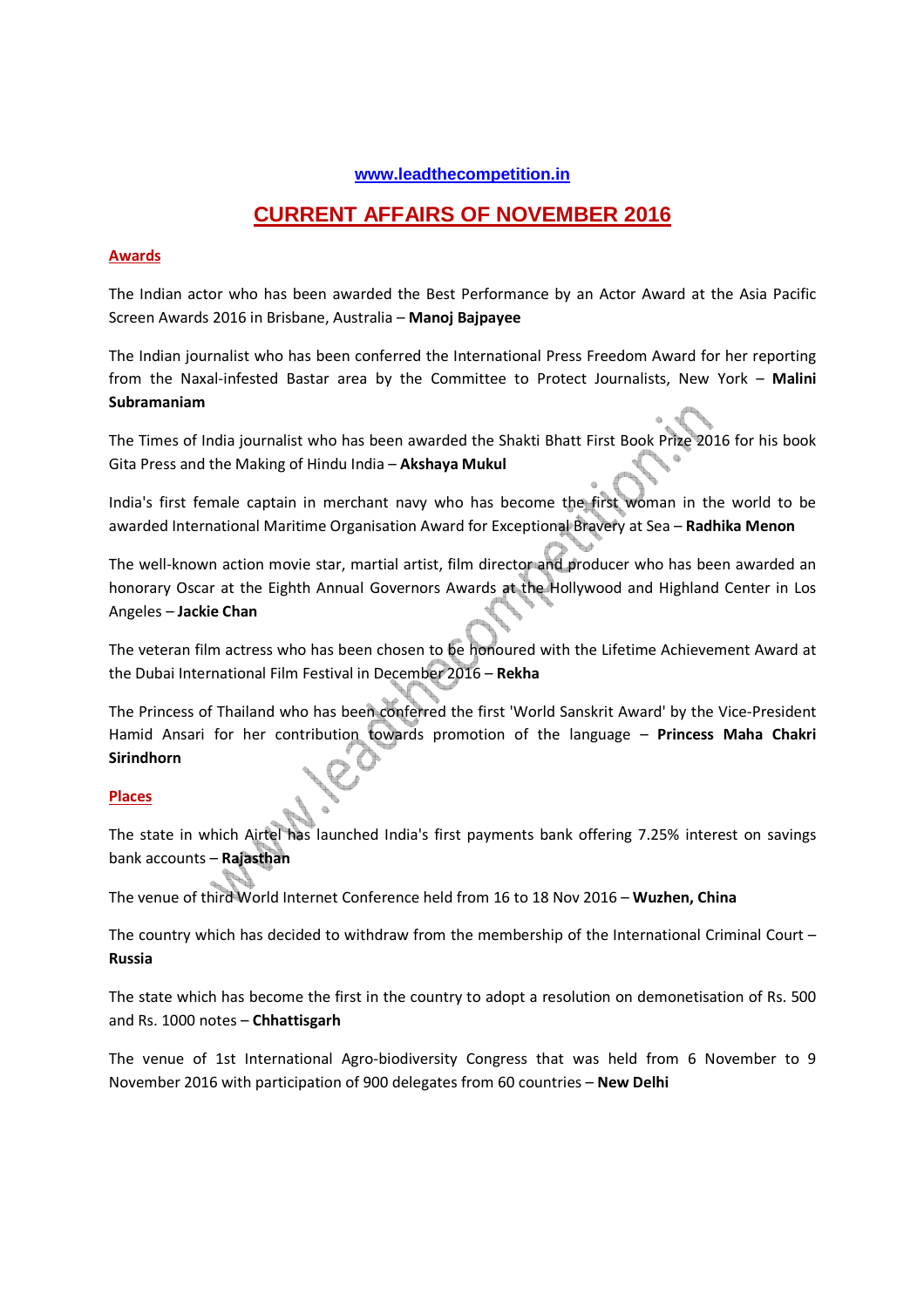The venue of seventh session of the Conference of the Parties (COP7) to the WHO Framework Convention on Tobacco Control (FCTC) held from 07 to 12 Nov 2016 – **Noida, U.P.** 

The city in which the country's first LNG fuelled bus was launched by the Minister of Petroleum & Natural Gas, Shri Dharmendra Pradhan (It is a joint effort of Petronet LNG Limited (PLL), Indian Oil Corporation Ltd and Tata Motors Ltd) – **Thiruvananthapuram**

The State which has become the third State overall and the largest State so far to be declared Open Defecation Free (ODF) under the Swachh Bharat Mission (SBM) (Gramin) – **Kerala**

#### **Sports**

The country which has won the 2016 Davis Cup tennis tournament defeating Croatia in the finals  $-$ **Argentina**

The Indian woman boxer who has been chosen to be awarded the Legends Award by the International Boxing Association – **Mary Kom**

The Indian golfer who has won the BANK-BRI JCB Indonesia Open golf tournament for the second time in his career – **Gaganjeet Bhullar**

The sprinter from Haryana who has been banned by National Anti-Doping Agency for a period of eight years for having tested positive for an anabolic steroid – **Dharambir Singh** 

The Indian badminton player who has won the China Open Badminton tournament women's singles title defeating Sun Yu of China in the finals (this being her first Super Series title) – **P.V. Sindhu**

The Hockey India president who has been elected the President of International Hockey Federation – **Narindra Batra**

The Indian golfer who has become the first woman from India to win a Ladies European Tour title (Indian Open at Gurgaon) – **Aditi Ashok**

The team India defeated to win the women's Asian Hockey Champions trophy tournament held at Singapore – **China** 

The chess player who has won the National Women Chess Championships 2016 for the third time in a row – **Padmini Rout**

#### **Persons**

The new Chief of Army Staff of Pakistan Army – **General Qamar Javed Bajwa**

The committee announced by the Central Govt to form a strategy to expedite the process of transforming India into a cashless economy is headed by – **Amitabh Kant**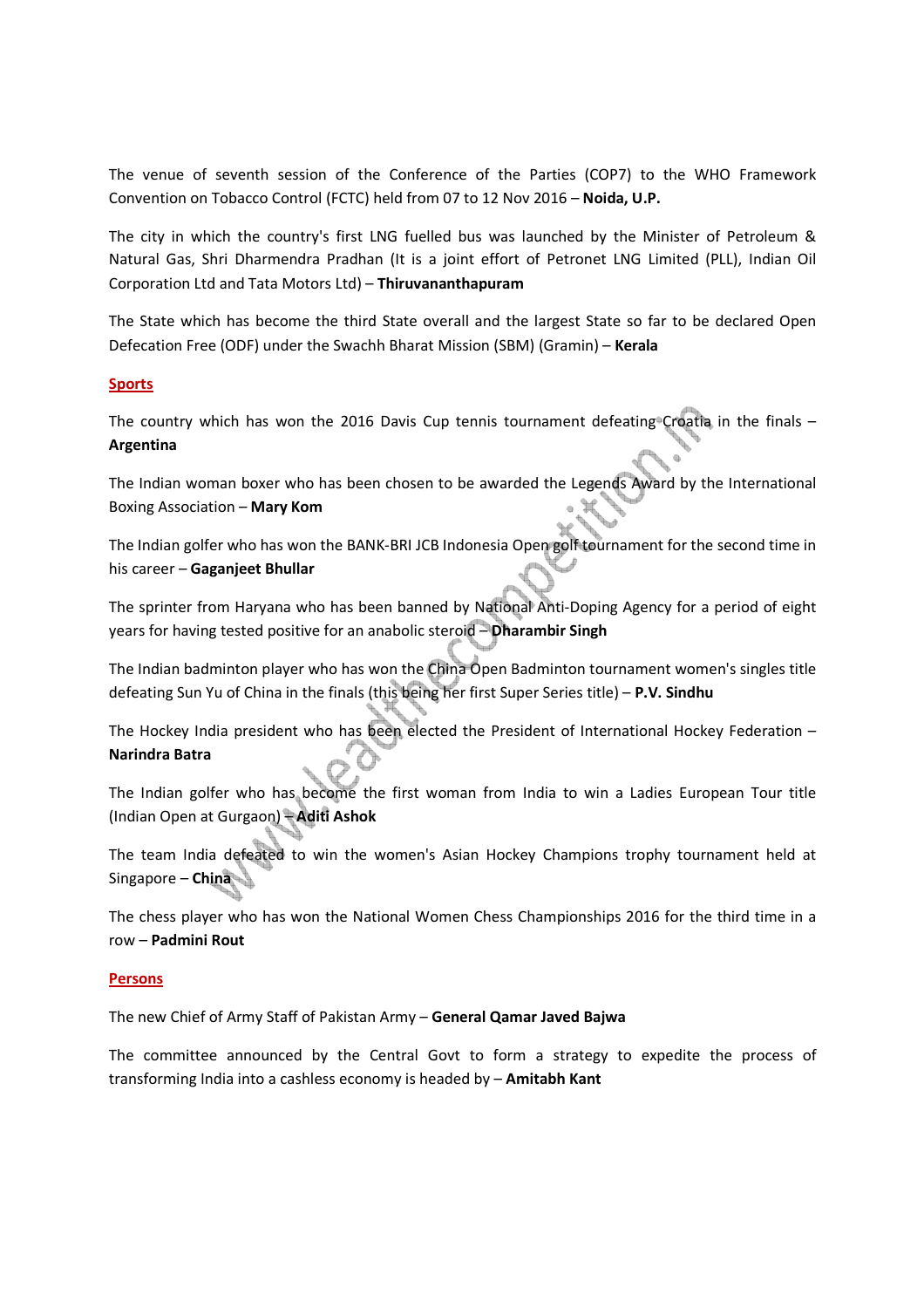The revolutionary leader, Prime Minister (1959 to 1976), President (1976 to 2006) of Cuba who passed away on 25 Nov 2016 – **Fidel Castro**

The Governor of South Carolina who has been chosen to be the US Ambassador to the United Nations by the President-elect Donald Trump – **Nikki Haley**

The Carnatic vocalist, musician, multi-instrumentalist, playback singer and composer (Padma Vibhusan in 1991) who passed away on 22 Nov – **M. Balamuralikrishna**

The task force formed by the government to speed up the process of recalibration of ATMs to dispense the new denomination notes is headed by – **SS Mundra, Dy Governor of RBI**

The founder of Sulabh International who has been appointed as the Brand Ambassador for Swachh Rail Mission of the Indian Railways – **Dr. Bindeshwar Pathak**

The new Chairperson of the Central Board of Direct Taxes (CBDT) – **Sushil chandra**

#### **Defence**

The third in the series of Kolkata class guided missile destroyer (last of the ships in the Project 15A) which was commissioned into the Indian Navy by the Defence Minister Shri Manohar Parrikar in Mumbai – **INS Chennai**

The Medium Altitude Long Endurance (MALE) UAV which was successfully tested in its maiden flight by DRDO at Aeronautical Test Range (ATR), Chitradurga – **TAPAS 201 (RUSTOM-II)**

The Indo-China joint training exercise which began in a military camp in Pune is named – Hand-in-hand

The joint military exercise by the defence forces of India and Bangladesh being conducted at Tangail, Dhaka from 05 to 18 November is named – **Exercise Sampriti**

#### **Space**

The geostationary weather satellite launched aboard Atlas 5 rocket by NASA from Capa Canaveral Air Force Station in Florida on behalf of National Oceanic and Atmospheric Administration – **GOES-R (Geostationary Operational Environmental Satellite-R)**

The x-ray pulsar navigation satellite launched by China from Jiuquan Satellite Launch Center to conduct in-orbit experiments using pulsar detector is named – **XPNAV-1** 

#### **Miscellaneous**

The theme of 13th World Robot Olympiad being held for the first time in India from 25 to 27 Nov 2016 at ndia Expo Mart, Greater Noida – **Rap the Scra** 

The toll-free Aadhaar helpline number launched by Unique Identification Authority of India (UIDAI) in its revamped version – **1947**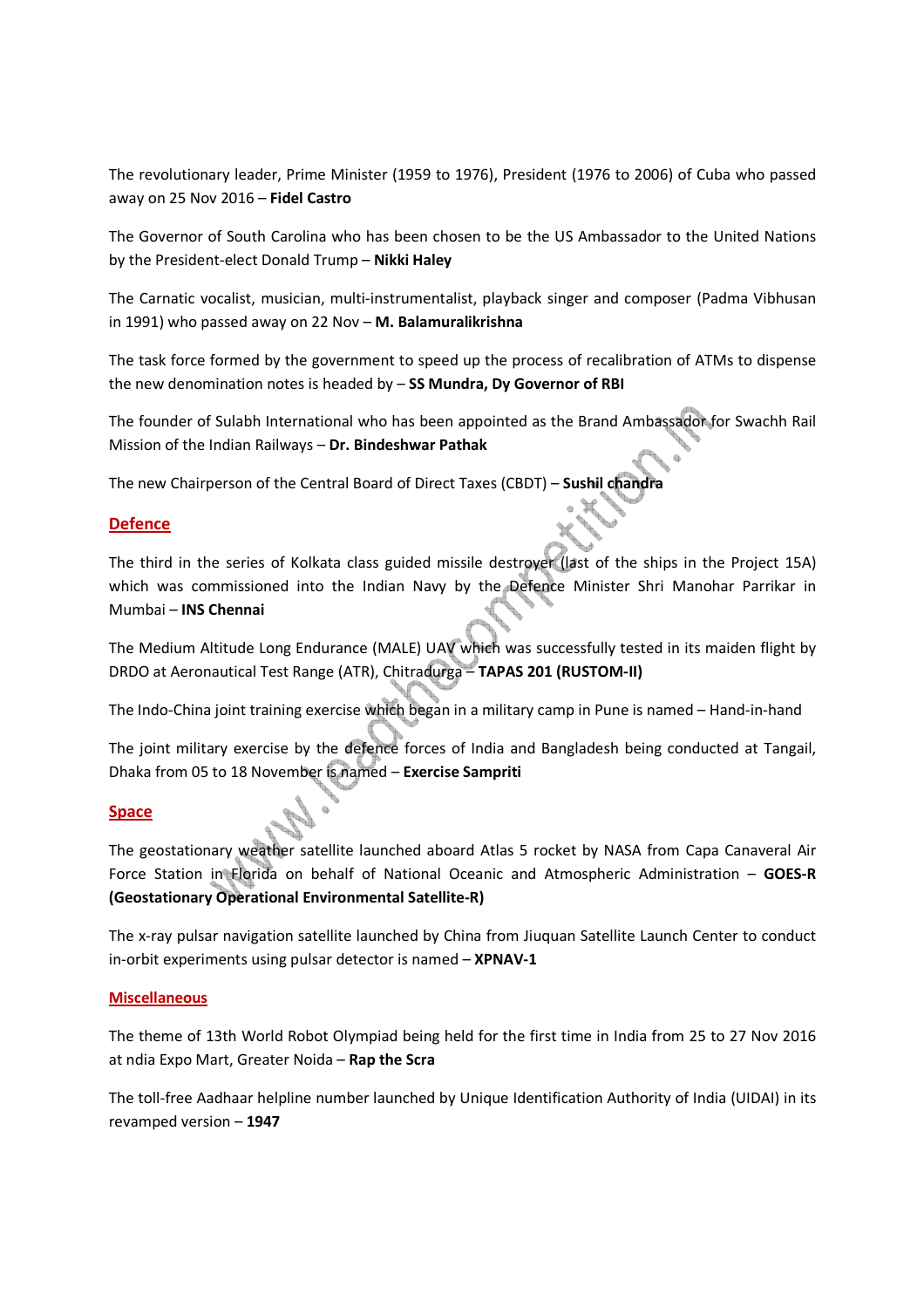The word which has been chosen as the word of the year by Oxford Dictionary (meaning of the word is "Relating to or denoting circumstances in which objective facts are less influential in shaping public opinion than appeals to emotion and personal belief") – **Post-truth**

The quarterly magazine launched by the Union Govt in English and Hindi to cater to health related information and raise awareness about healthy living is named – **Healthy India Initiative/Swastha Bharat-ek pehal**

### **Important Days of November**

| Vigilance Awareness Week: 31 October to 05             | First World Tsunami Awareness Day: 05 November         |
|--------------------------------------------------------|--------------------------------------------------------|
| November 2016                                          | 2016                                                   |
| Theme: Public participation in promoting integrity     | Established by: United Nations General Assembly        |
| and eradicating Corruption                             | First Observed in: 2016                                |
|                                                        |                                                        |
| World Science Day for Peace and Development: 10        | World Pneumonia Day: 12 November                       |
| November                                               | Established by: WHO                                    |
| Established by: UNESCO                                 | Theme: VKeep the Promise, Stop Pneumonia Now           |
| Theme: Celebrating Science Centres and Science         | First Observed in: 2009                                |
| <b>Museums</b>                                         |                                                        |
| First Observed in: 2001                                |                                                        |
| World Diabetes Day: 14 November                        | International Day for Tolerance: 16 November           |
| Established by : International Diabetes Federation     | <b>Established by: United Nations General Assembly</b> |
| Theme: Eyes on Diabetes                                | First observed in: 1995                                |
| First Observed in: 1991 by IDF, adopted by UN in       | The UNESCO-Madanjeet Singh Prize for the               |
| 2006                                                   | Promotion of Tolerance and Non-Violence awarded        |
|                                                        | every two years on the occasion has been awarded       |
|                                                        | to the Federal Research and Methodological Center      |
|                                                        | for Tolerance Psychology and Education (Tolerance      |
|                                                        | Center) of Russia.                                     |
| World Philosophy Day: (3rd Thursday of Nov) 17         | World Toilet Day: 19 November                          |
| November                                               | Established by: World Toilet Organisation              |
| Established by: UNESCO                                 | Theme: Toilet and Jobs                                 |
| First Observed in: 2002                                | First Observed in: 2001                                |
| <b>International Day for Elimination of Violence</b>   | National Milk Day: 26 November                         |
| against Women: 25 November                             | Established by : Indian Dairy Association              |
| <b>Established by: United Nations General Assembly</b> | Occasion: Birth anniversary of Dr. Verghese Kurien     |
| Theme: Orange the World - raise funds to end           | First Observed in: 2014                                |
| violence against women                                 |                                                        |
| First Observed in: 2000                                |                                                        |

# **Books in News**

Charaiveti Charaiveti written by Shri Ram Naik (Governor of U.P.)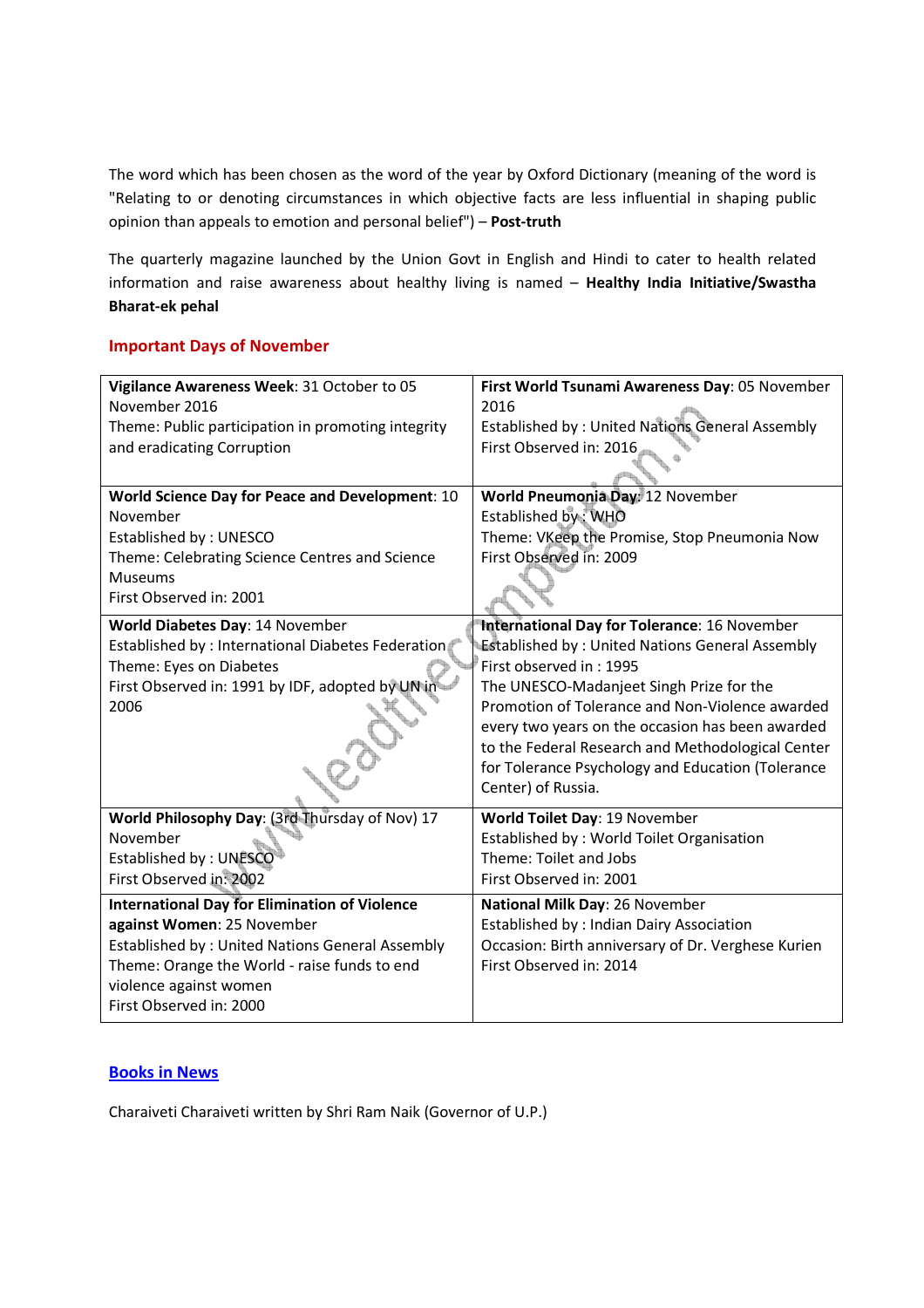An Era of Darkness written by Shashi Tharoor

Death under the Deodars written by Ruskin Bond

# **47th International Film Festival of India 2016**

Held from 20.11.16 to 28.11.16 at Goa

Lifetime Achievement Award: **Im Kwon Taek**, Korean filmmaker

Centenary Award for the Film Personality of the Year: **SP Balasubramaniam**

Opening Film: **AfterImage** by Polish writer and director, **Andrzej Wajda**

Focus Country: **Republic of Korea**

Best Film (Golden Peacock Award): **Daughter**, Directed and Produced by Reza Mirkarimi (Iran)

Best Director: **Baris Kaya and Soner Caner** for the film Rauf (Turkey)

Best Actor Male: **Farhad Aslani** for Daughter

Best Actor Female: **Elina Veska** for Mellow Mud (Latvia)

Special Jury Award: **The Apology** directed by Tiffany Hsiung (Canada)

ICFT UNESCO GANDHI Award: **Mustafa Kara** for the film Cold of Kalander (Turkey)

Opening Film of the Indian Panorama: **Ishti** (Sanskrit film)

### **Jamnalal Bajaj Awards 2016**

Award for Constructive Work following Gandhian principles in India: **Mohan Hirabai Hiralal** Award for Application of Science and Technology for Rural Development: **BonBehari Vishnu Nimbkar** Award for Development and Welfare of Women and Children: **Dr. Nannapaneni Manga Devi** International Award for Promoting Gandhian Values Outside India: **Sheikh Rached Ghannouchi**, President of Tunisia's Ennahdha Party

#### **Pradhan Mantri Surakshit Matritva Abhiyan (PMSMA)**

Pradhan Mantri Surakshit Matritva Abhiyan (PMSMA) was launched by the Union Minister of Health and Family Welfare JP Nadda recently.

It is a fixed day strategy under which a minimum package of antenatal care services is to be provided to the beneficiaries on the **9th day of every month** at the Pradhan Mantri Surakshit Matritva Clinics to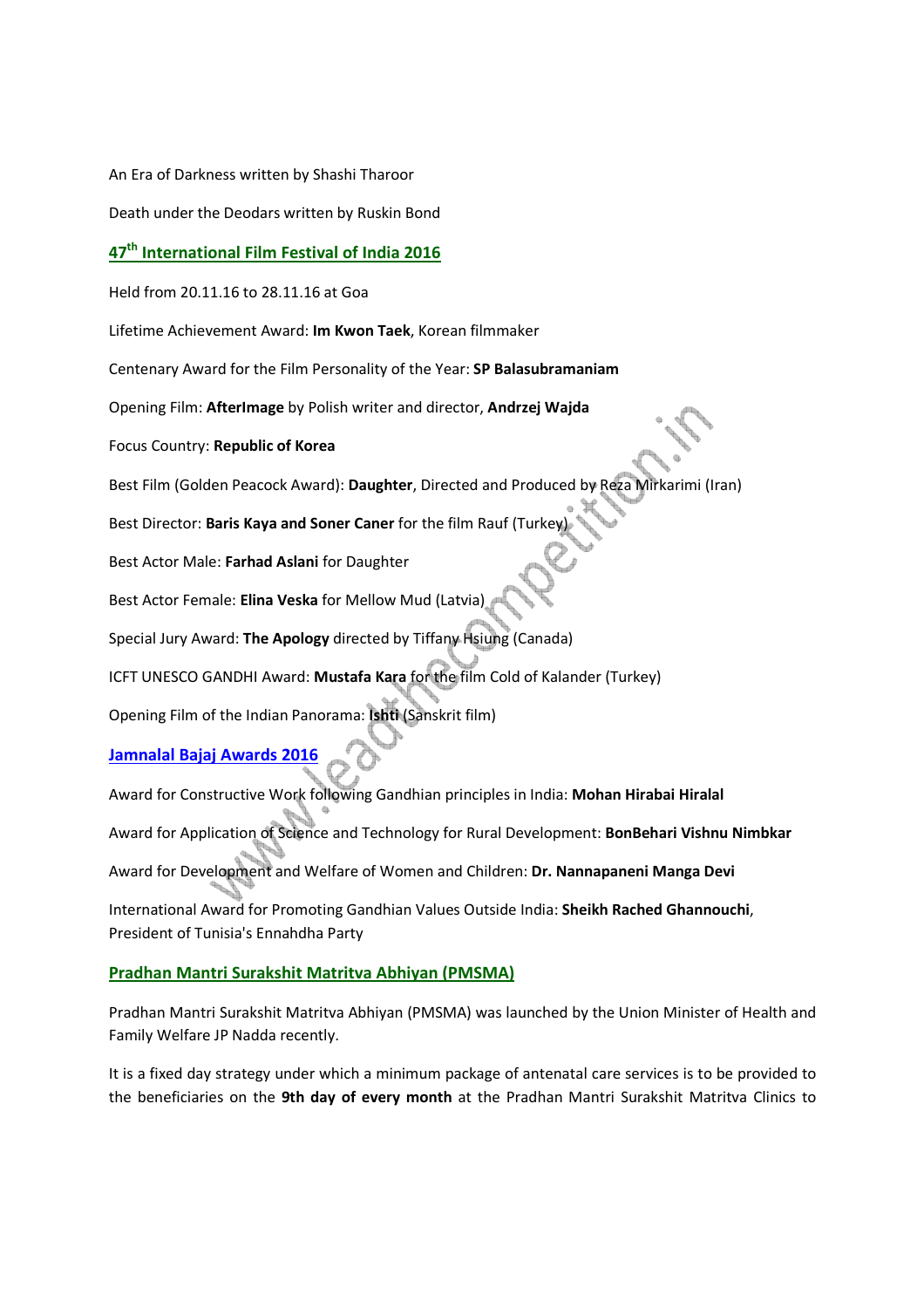ensure that every pregnant woman receives at least one checkup in the 2nd/ 3rd trimester of pregnancy.

**Target beneficiaries**: All pregnant Women who are in the 2nd & 3rd Trimesters of pregnancy.

Public Health Facilities to access services under PMSMA: Rural Areas - Primary Health Centers, Community Health Centers, Rural Hospitals, Sub-District Hospital, District Hospital, Medical College Hospital

Urban Areas - Urban Dispensaries, Urban Health Posts, Maternity Homes

Provision of services during PMSMA : All basic laboratory investigations to identify High Risk status (like anemia, gestational diabetes, hypertension, infection etc.) MCP cards to be issued to all beneficiaries.

MCP cards will be marked using a sticker indicating the condition and risk factor of the pregnant women

**Green Sticker** - for women with no risk factor detected

**Red Sticker** – for women with high risk pregnancy

**Blue** – for women with Pregnancy Induced Hypertension

**Yellow** – pregnancy with co-morbid conditions such as diabetes, hypothyroidism, STIs

Counselling session to focus on various issues like care during pregnancy, importance of nutrition including iron - folic acid consumption and calcium supplementation, entitlements under Janani Suraksha Yojana (JSY) and Janani Shishu Suraksha Karyakram (JSSK), post-natal care, breastfeeding and complementary feeding.

# **Qaumi Ekta Saptah (National Integration Week)**

From 19 Nov to 25 Nov 2016

Programmes to be observed during Qaumi Ekta Week

November 19 – **National Integration Day**

- November 20 **Welfare of Minorities Day**
- November 21 **Linguistic Harmony Day**
- November 22 **Weaker Sections Day**
- November 23 **Cultural Unity Day**
- November 24 **Women's Day**
- November 25 **Conservation Day**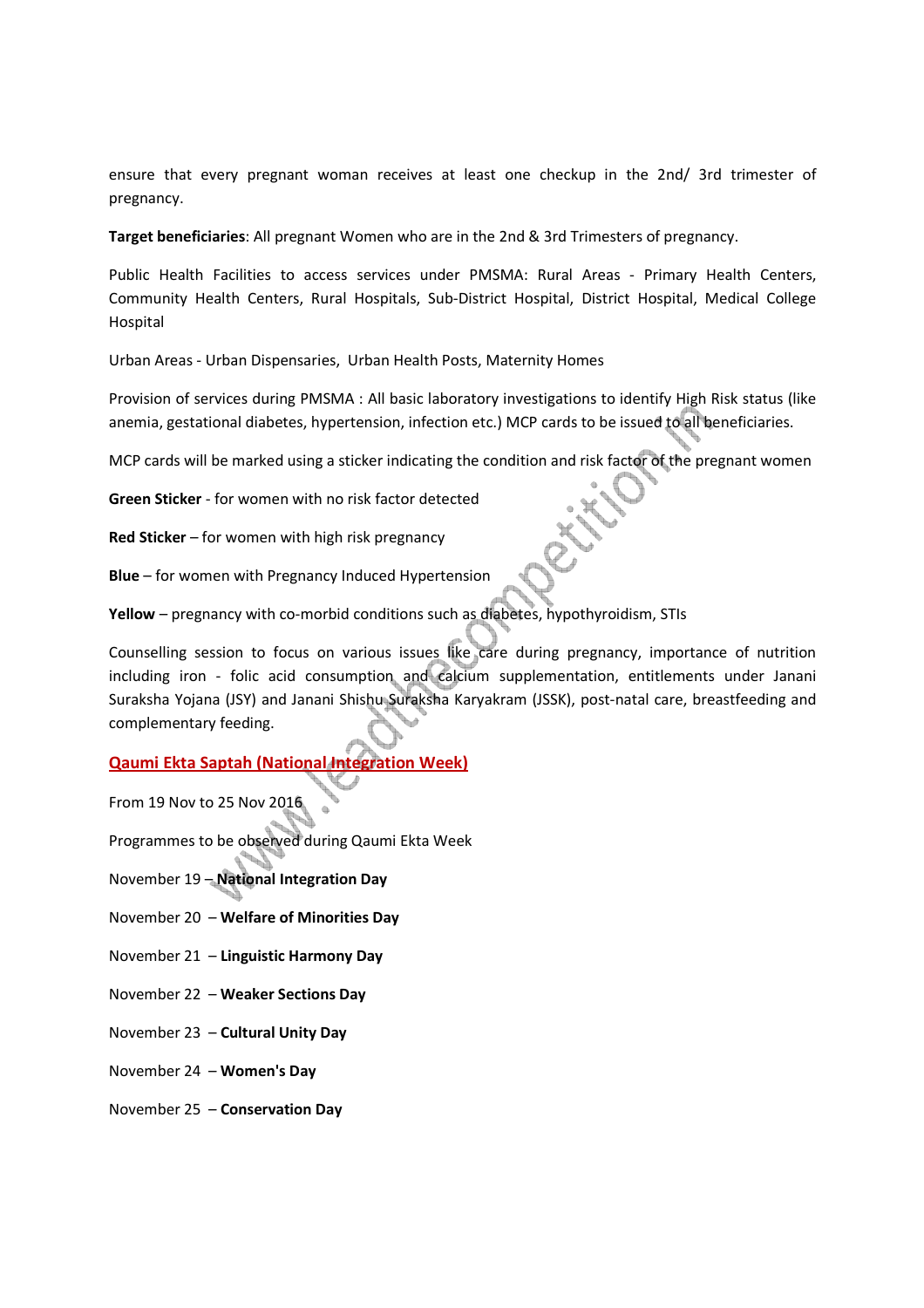The National Foundation for Communal Harmony (NFCH), an autonomous organisation with the Ministry of Home Affairs, organises Communal Harmony Campaign coinciding with the Qaumi Ekta Week and observes the Communal Harmony Flag Day on 25th November.

#### **Pradhan Mantri YUVA Yojana**

Ministry of Skill Development and Entrepreneurship's flagship scheme on entrepreneurship education and training, the Pradhan Mantri YUVA Yojana was launched by the Minister of State(I/C) for Skill Development and Entrepreneurship Shri Rajiv Pratap Rudy.

The scheme spans over five years (2016-17 to 2020-21) with a project cost of Rs. 499.94 crore, and will provide entrepreneurship education and training to over 7 lakh students in 5 years through 3050 Institutes. It will also include easy access to information and mentor network, credit, incubator and accelerator and advocacy to create a pathway for the youth.

The institutes under the PM's YUVA Yojana include 2200 Institutes of Higher Learning (colleges, universities, and premier institutes), 300 schools, 500 ITIs and 50 Entrepreneurship Development Centres, through Massive Open Online Courses (MOOCs).

### **State-wise Ease of Doing Business rankings**

Released by: Ministry of Commerce and Industry

The rankings are on the basis of a 340-point business reform action plan and their implementation by the States for the period from July 1, 2015 to June 30, 2016.

The top ten ranks in 2016 are **Andhra Pradesh & Telangana** (98.78 per cent each implementation rate), followed by Gujarat (98.21 per cent), Chhattisgarh (97.32 per cent), Madhya Pradesh (97.01 per cent), Haryana (96.95 per cent), Jharkhand (96.57 per cent), Rajasthan (96.43 per cent), Uttarakhand (96.13 per cent) and Maharashtra (92.86 per cent).

# **Saur Sujala Yojana**

The Prime Minister Narendra Modi on 01 Nov 2016 launched the Saur Sujala Yojana in Chhattisgarh that would provide solar powered irrigation pumps to farmers at a subsidized price.

Chhattisgarh would be the first state to implement the scheme. Under the scheme, solar powered irrigation pumps of 3HP and 5HP capacity worth Rs 3.5 lakh and Rs 4.5 lakh respectively would be distributed to the farmers by March 31, 2019. The beneficiaries would get the pumps at the subsidised price. An estimated 51,000 farmers would be benefitted in the state with the launch of the scheme in next two years. The scheme will be given priority in those areas where electricity connection has not reached yet.

#### **Freedom of Press Index 2016**

Released by: Freedom House.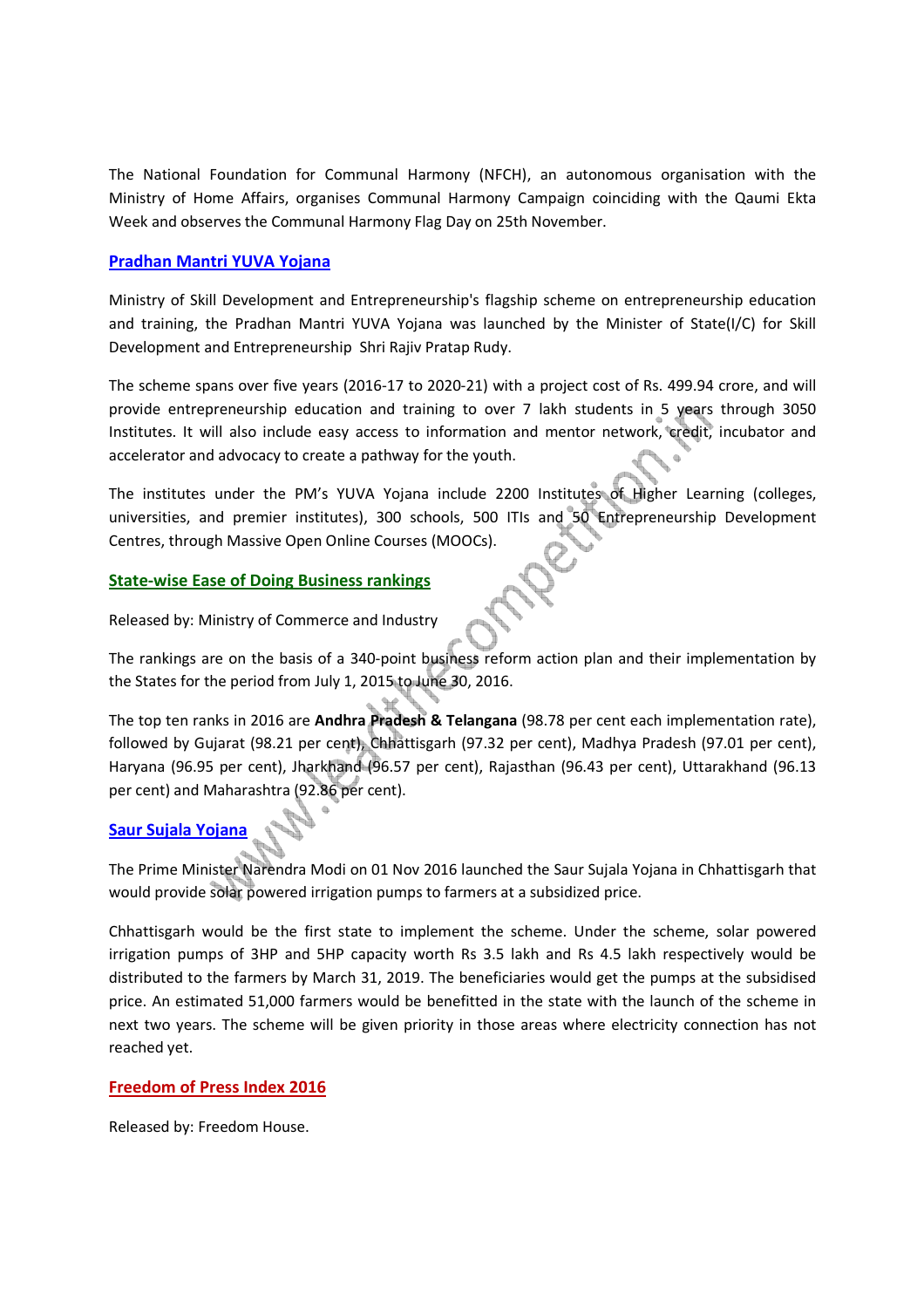#### **Highlights**

- Press freedom declined to its lowest point in 12 years in 2015, as political, criminal, and terrorist forces sought to co-opt or silence the media in their broader struggle for power.
- 13 percent of the world's population enjoys a Free press.
- Forty-one percent of the world's population has a Partly Free press, and 46 percent live in Not Free media environments.
- Among the countries that suffered the largest declines in 2015 were Bangladesh, Turkey, Burundi, France, Serbia, Yemen, Egypt, Macedonia, and Zimbabwe.
- India is included among nations which have Partly Free press
- The press freedom score of India is 41/100.

### **Slab Rates of GST**

The GST Council decided to have four slabs under the GST regime. The four-tier GST rate structure would be 5%, 12%, 18% and 28%.

Most of the food items would attract zero% rate. As much as 50% of consumer price index would be zero rated.

5% rate would be on other necessary goods such as soaps and others needed for daily uses.

Bulk of goods and services would be levied GST of 12 per cent and 18 per cent. This includes fast-moving consumer goods.

The highest slab of 28 per cent will include white goods and all those items on which the current rate of incidence varies from 30-31 per cent.

# **Current Affairs Questions**

- 1. In which state was the Saur Sujala Yojana launched by the Prime Minister Shri Narendra Modi?
- a. Chhattisgarh b. Madhya Pradesh c. Jharkhand d. Rajasthan
- 2. In which of the following fields are the Ramnath Goenka Awards given?
- a. Excellence in music b. Excellence in journalism
- c. Excellence in film-making d. Excellence in sports
- 3. On which day is the National Milk Day observed?
- a. Nov 24 b. Nov 25 c. Nov 26 d. Nov 27
- 4. What is the maximum rate of GST in the four-tier structure decided by the GST council?
- a. 30% b. 28% c. 25% d. 22%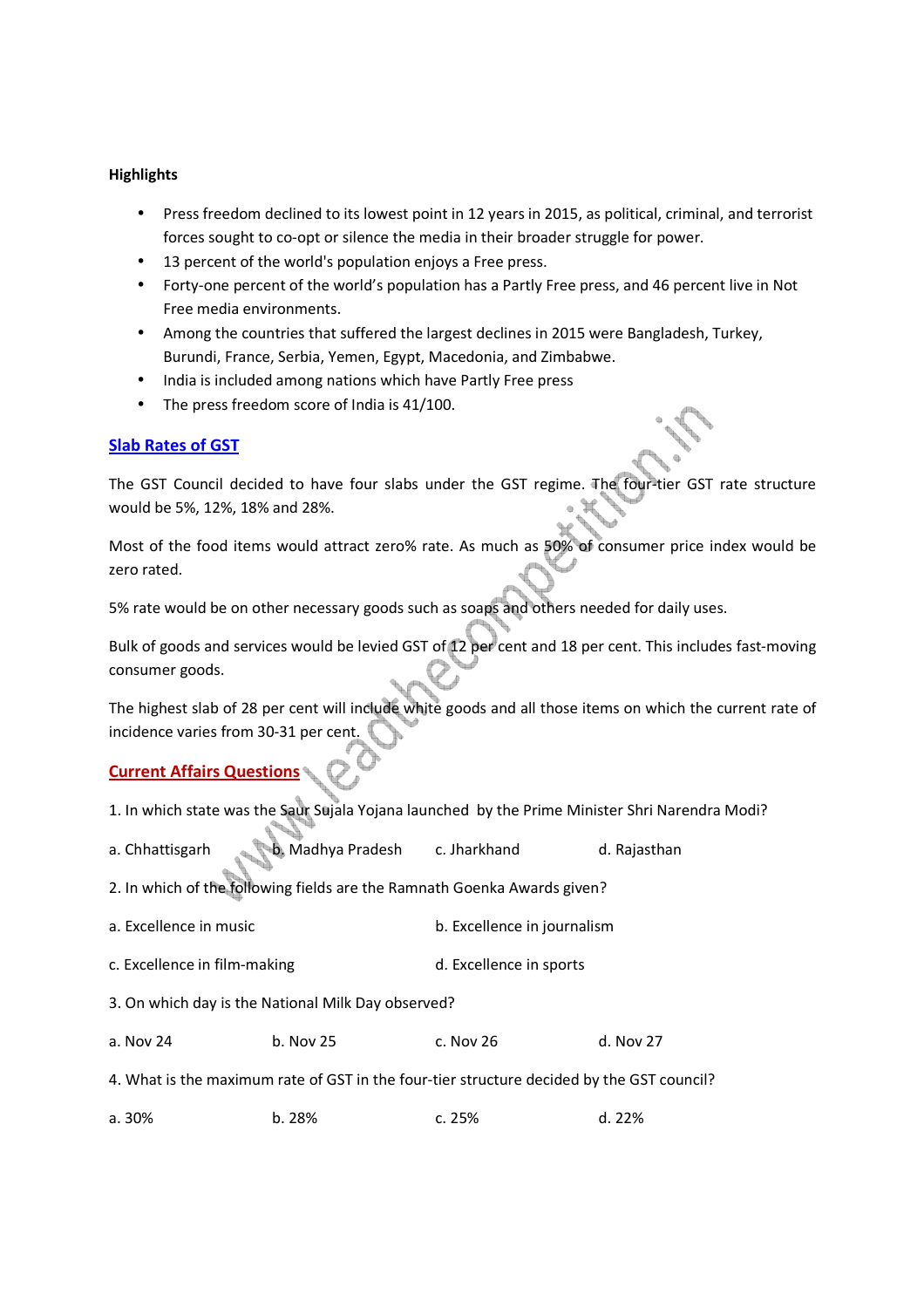5. Which of the following universities conferred an Honorary Doctorate on the President of India, Shri Pranab Mukherjee? a. Kathmandu University **b. University of Dhaka** c. Royal University of Bhutan d. Maldives National University 6. The toll free number Aadhaar helpline number launched by UIDAI is a. 1942 b. 1944 c. 1945 d. 1947 7. As per instructions issued by the CVC, banks have been asked to report frauds above which amount to the Central Vigilance Commission? a. Rs. 10 lakhs b. Rs. 50 lakhs c. Rs. 1 crore d. Rs. 10 crore 8. Which of the following countries recently withdrew from the membership of International Criminal Court? a. Israel b. Russia c. China d. Philippines 9. With which of the following sports is Pratul Joshi associate a. Tennis b. Table-tennis c. Squash d. Badminton 10. Which day of every month has been chosen for the provision of antenatal care services to pregnant women under the Surakshit Matritva Abhiyan? a.  $05^{\text{th}}$  b.  $09^{\text{th}}$  c.  $12^{\text{th}}$  d.  $15^{\text{th}}$  $d.15^{th}$ 11. Recently the Indian Army completed laying an irrigation pipeline for residents of villages in the Demchok despite a face-off last week with Chinese troops over the work. Demchok is located in a. Leh b. Himachal Pradesh c. Uttarakhand d. Arunachal Pradesh 12. Who of the following has been awarded the Centenary Award for the Film Personality of the Year 2016 at the 47<sup>th</sup> International Film Festival of India? a. SP Balasubramaniam b. M Balamuralikrishna c. AR Rahman d. Yesudas 13. Recently a 3-nation Friendship Motor Car Rally was flagged off from India Gate in New Delhi. Apart from India which are the other two nations participating in the rally? a. Bangladesh, Myanmar b. Bhutan, Bangladesh

c. Myanmar, Thailand d. Myanmar, Cambodia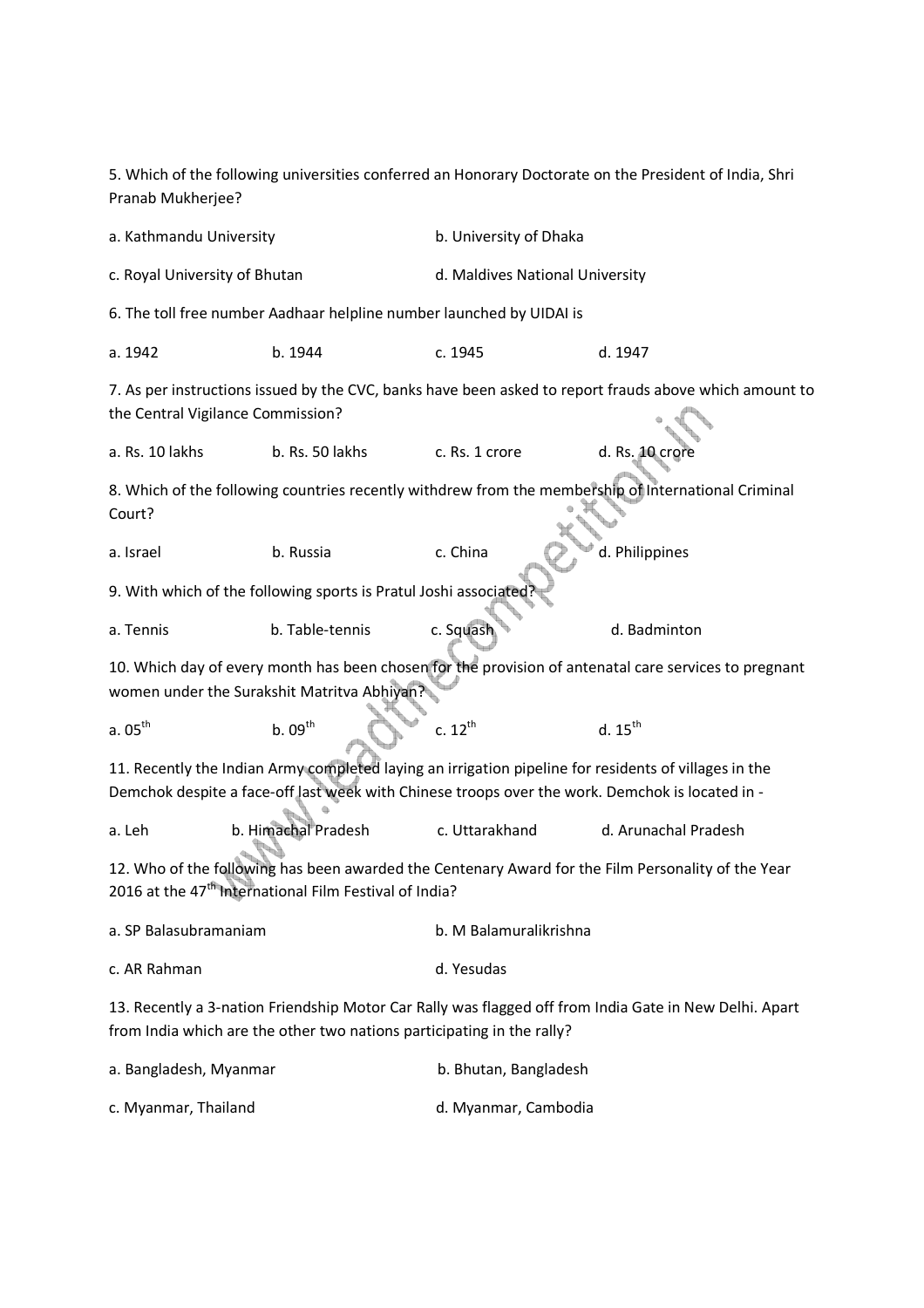14. With which of the following sports is Surjit Trophy associated? a. Football b. Hockey c. Cricket d. Handball 15. Which states top the Ease of Doing Business rankings released by the Ministry of Commerce and Industry? a. Andhra Pradesh and Tamil Nadu b. Karnataka and Telangana c. Andhra Pradesh and Telangana c. Telangana and Tamil Nadu 16. In which of the following states was India's first payments bank launched by Airtel? a. Uttarakhand b. Rajasthan c. Gujarat d. Maharashtra 17. With which of the following sports is Tajamul Islam associated? a. Kickboxing b. Judo c. Gymnastics a detail of the bulk of the bulk of the bulk of the bulk of the distributio 18. Which of the following countries has won the 2016 Davis Cup tennis tournament? a. Argentina b. Croatia c. United States d. France 19. November 16 is observed in India as a. National Education Day b. National Press Day c. National Readers Day d. National Health Day 20. Who of the following has been appointed as the Brand Ambassador for Swachh Rail Mission of the Indian Railways? a. Bezwada Wilson b. Chandi Prasad Bhatt c. Bindeshwar Pathak d. Anna Hazare 21. Whose autobiography is the book A Soldier Recalls? a. Gen VK Singh b. Gen Dalbir Singh c. Gen Krishna Rao d. Lt Gen SK Sinha 22. What kind of disease is Brucellosis? a. Viral b. Protozoan c. Bacterial d. Fungal 23. Which of the following words has been chosen as the Word of the Year by Oxford Dictionary? a. Post-app b. Post-collapse c. Post-care d. Post-truth 24. Who of the following has been chosen to head a high-level committee formed by the Central Govt to identify all possible modes of digital payment on its drive towards a cashless economy? a. Amitabh Kant b. Shaktikanta Das c. Urjit Patel d. SS Mundra

25. Where are the headquarters of European Organisation for Nuclear Research (CERN) located?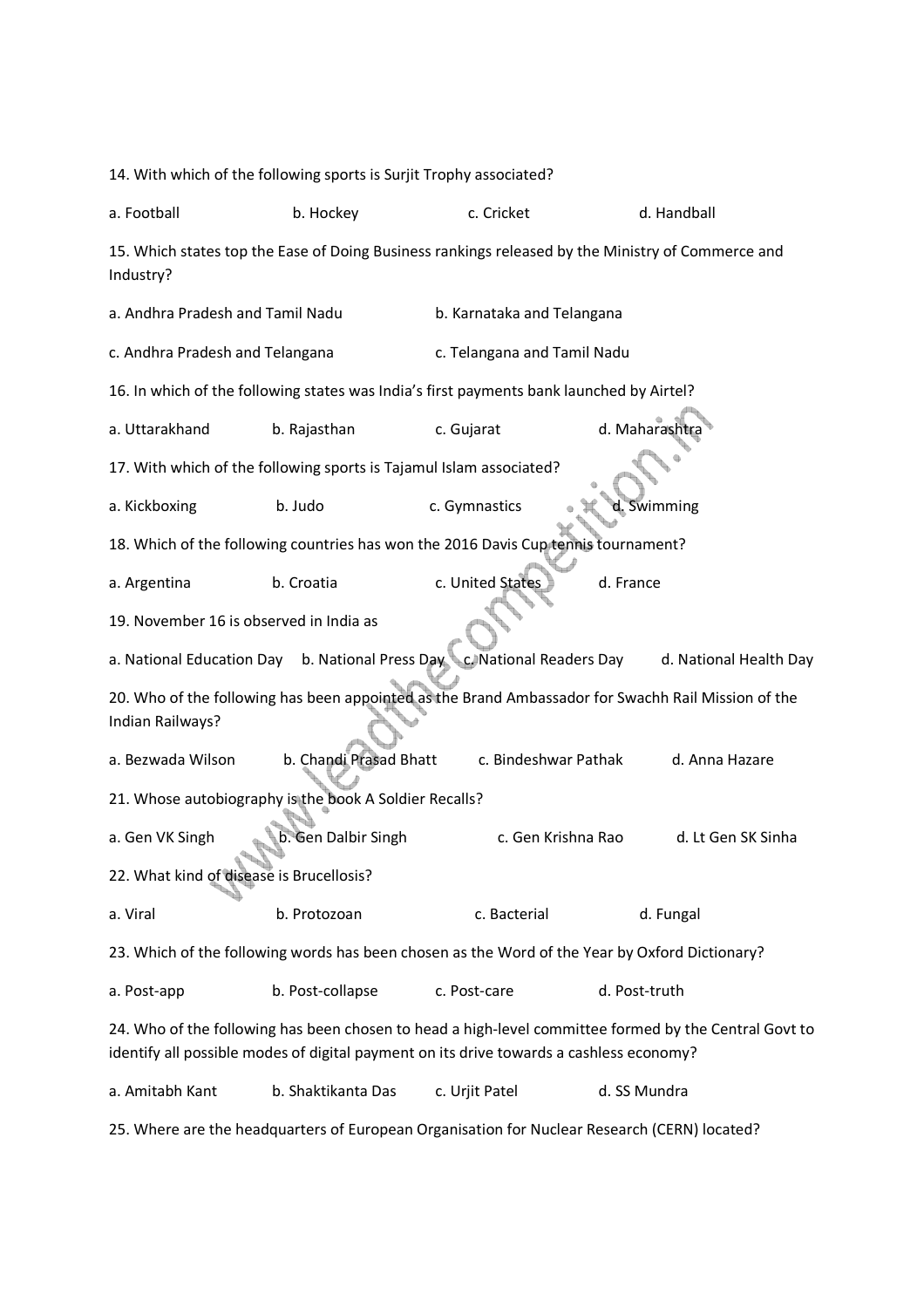a. Paris b. London c. Berne d. Geneva 26. Which US President established the Presidential Medal of Freedom? a. Harry Truman b. John F Kennedy c. Theodore Roosevelt d. F.D. Roosevelt 27. Who of the following is scheduled to be the Chief Guest at the 14th Pravasi Bharatiya Divas Convention at Bengaluru from 7 to 9 January, 2017? a. PM of Portugal b. PM of Belgium c. President of Cuba d. President of Spain 28. Dileep Padgaonkar who passed away recently was a well-known a. Journalist b. Film maker c. Sportsperson and the definition of the definition of the definition of the definition of the definition of the definition of the definition of the definition of the definition of the definiti 29. Who of the following has become the first woman in the world to be awarded the International Maritime Organisation Award for Exceptional Bravery at Sea? a. Malini Subramaniam b. Radhika Menon c. Chhavi Rajawat d. Durga Shakti 30. Akodara, India's first digital village is located in a. Rajasthan b. Punjab c. Gujarat d. Maharashtra **Answers** 1. (a) 2. (b) 3. (c) 4. (b) 5. (a) 6. (d) 7. (c) 8. (b) 9. (d) 10. (b) 11. (a) 12. (a) 13. (c) 14. (b) 15. (c) 16. (b) 17. (a) 18. (a) 19. (b) 20. (c) 21. (d) 22. (c) 23. (d) 24. (a) 25. (d) 26. (b) 27. (a) 28. (a) 29. (b) 30. (c) **Brief Explanations**

9. He recently won the men's singles title of Bahrain International Challenge badminton tournament.

14. Punjab National Bank and Western Railways recently won the men's and women's trophy in the tournament held in Jalandhar.

17. Eight-year-old Tajamul Islam from J & K recently created history at the World Kickboxing Championship in Italy, where she made India proud by becoming the first player ever from the subjunior category to clinch a gold medal.

21. Lt Gen SK Sinha (Retd) who also served as the Governor of Assam and Jammu and Kashmir died on 17 Nov 2016. His other books are Of Matters Military, Pataliputra, Veer Kuer Singh, A Governor's Musings